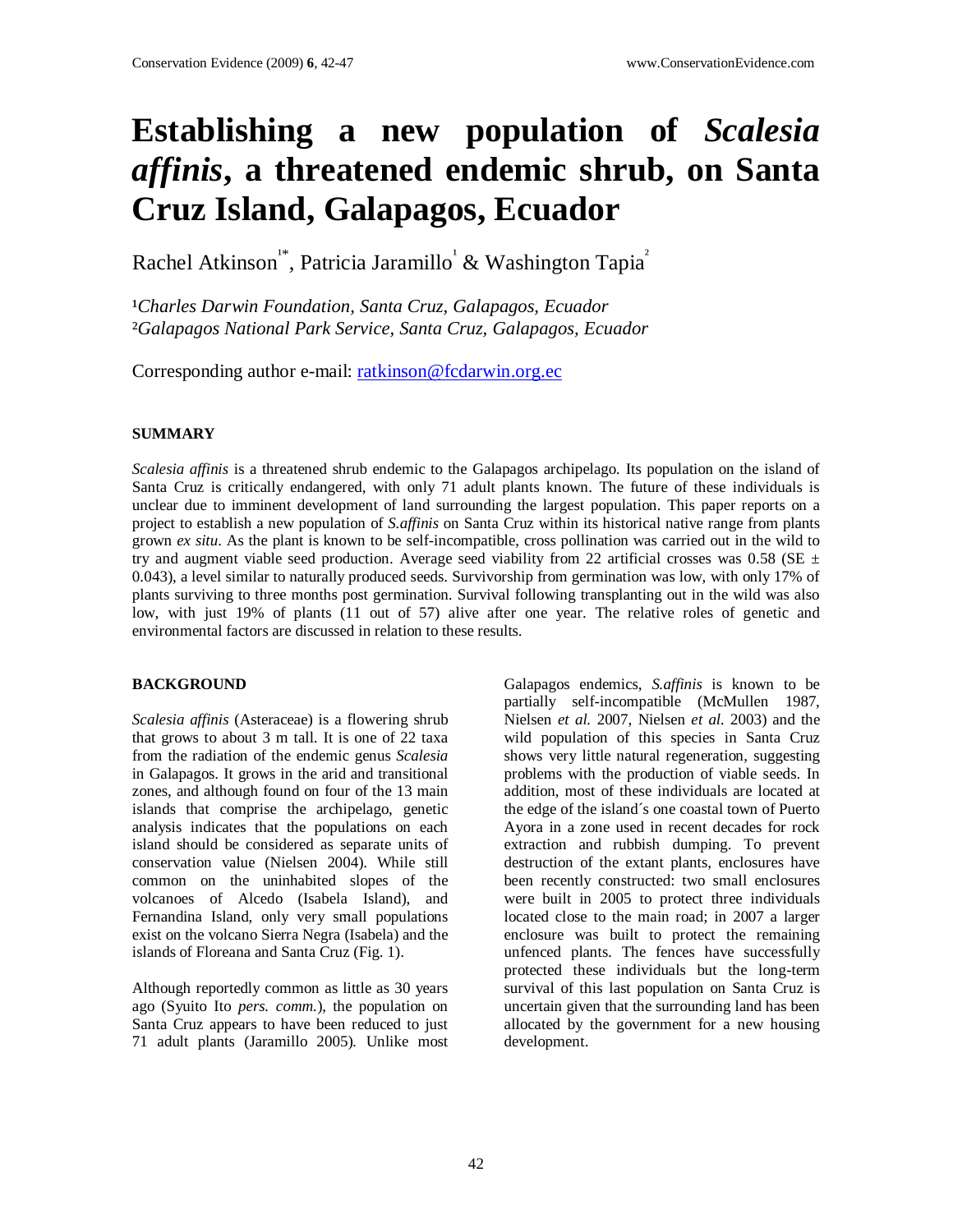

**Figure 1.** Approximate distribution of S*calesia.affinis*; this Galapagos endemic is known from the islands of Isabela (on the volcanoes of Alcedo (A), Sierra Negra (SN) and Cerro Azul (CA)), Fernandina, Floreana and Santa Cruz. Main distribution indicated by black triangles. The shaded areas indicate main human-inhabited zones of the archipelago.

As a result we decided to attempt to establish a new population of *S.affinis* within its known historical range, but away from land currently being developed and that proposed for future development, using young plants propagated *exsitu*. An area of one hectare was chosen on the eastern side of the island, surrounding one of the two remaining plants that persist there. The area was fenced to protect the new population from herbivory by introduced free-ranging donkeys *Equus asinus* and goats *Capra hircus*. In this paper we describe the actions taken to propagate plants through *ex-situ* production, and the first year survival of the young plants following transplanting out in the wild.

#### **ACTION**

**Production of viable seeds:** Cross-pollination experiments were carried out throughout 2007 to determine if the number of viable seeds set could

be increased *in situ*. Crosses were carried out between every combination of plants possible in the wild population, dependent on the availability of pollen and open flowers. Flower buds were enveloped in separate muslin bags and observed regularly until open and full of pollen. Pollen was then collected and transferred to another open flower on a different plant using a fine paint brush. The cross was recorded, and the recipient flowers replaced into bags. Ripe seeds (ready after about 4 weeks subsequent to pollination) were collected from each flower. In addition to outcrossing, artificial self-pollinations were carried out, and seeds were also collected from natural pollinations. Viable seeds were identified in the laboratory as those that were larger, harder and sink in water.

Of 675 seeds collected from manual cross pollinations, mean viability of seeds per cross  $(\pm 1)$ SE) was  $0.58 \pm 0.043$  (n=22). This was similar to the viability from natural (wild) pollination events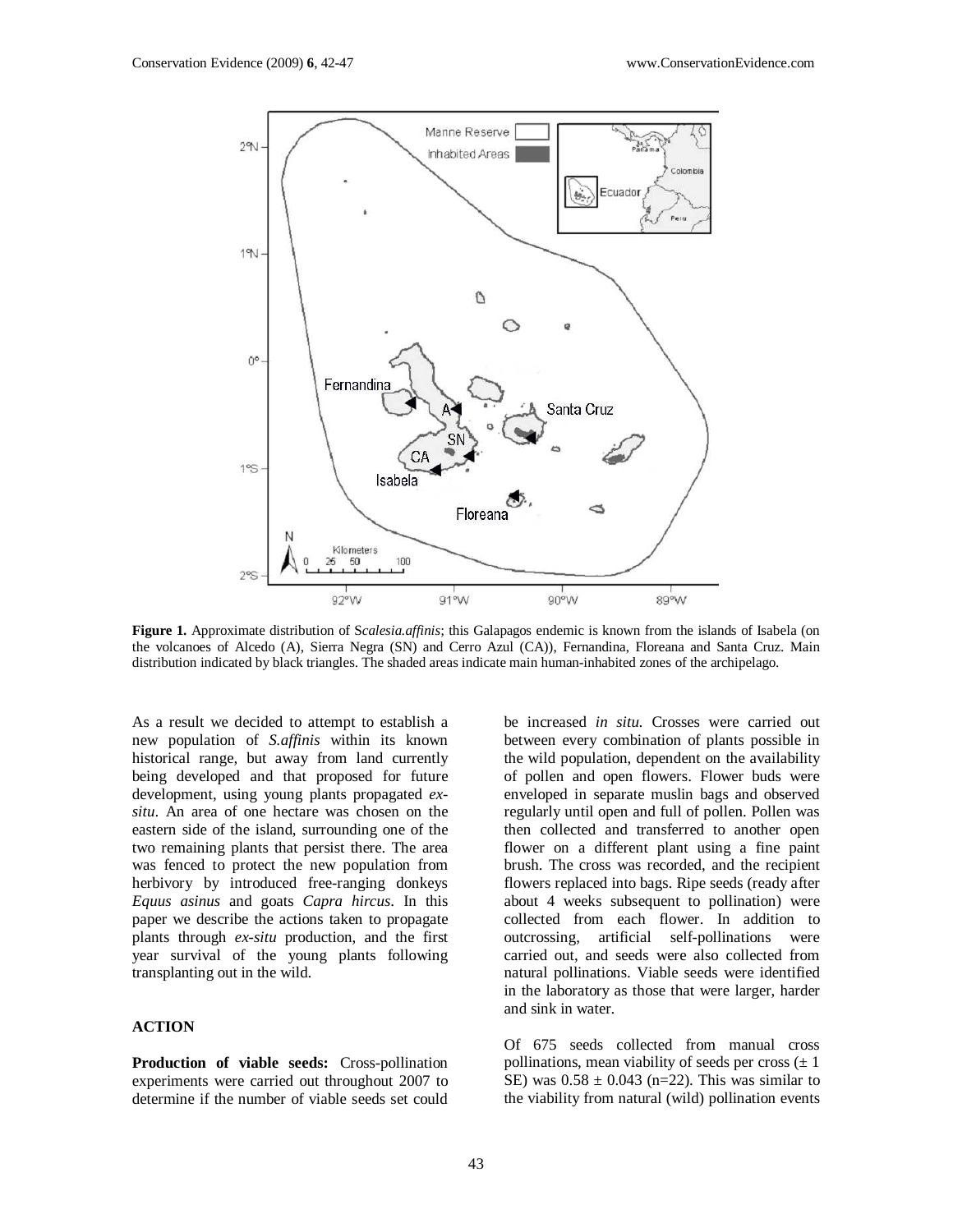at  $0.59 \pm 0.033$  (n=3), but higher than the viability of seeds from artificially self-pollinated plants 0.37  $\pm$ 0.063, (n=5) (One-way ANOVA,  $F_{2,27}$  = 2.76,  $p = 0.08$ ; Fig. 2).

**Germination and growth of plants** *ex situ***:**  Viable seeds were soaked for six days in fresh water to allow easy extraction of the embryo. The embryo was then planted either onto absorbent paper in a Petri dish or into a pot containing very fine soil. Embryos left to germinate on the Petri dish were planted on the second day in soil, before the roots attached themselves to the paper. Deep

pots (30 cm depth) were used to accommodate the long tap roots. During transplanting, care was taken to avoid damaging root systems which might otherwise have caused high levels of mortality. By the end of the year (2007), 92 young plants had been produced in the Charles Darwin Foundation nursery (on Santa Cruz) from 548 embryos that germinated. Overall, more plants from out-crosses survived ( $\chi^2$  =10.94, p<0.001, n=3), but the mean proportion of offspring survival by cross did not differ with type of cross (One-way ANOVA F  $_{2,27}$  = 0.22, p=0.8; Fig. 3).



**Figure 2.** The mean (± 1 SE) proportion of viable *Scalesia* embryos per cross type (auto = artificially self-pollinated; wild = naturally pollinated; cross = artificially cross-pollinated).



**Figure 3.** The mean (± 1 SE) proportion of *Scalesia* plants surviving per cross type after three months, Santa Cruz, 2007.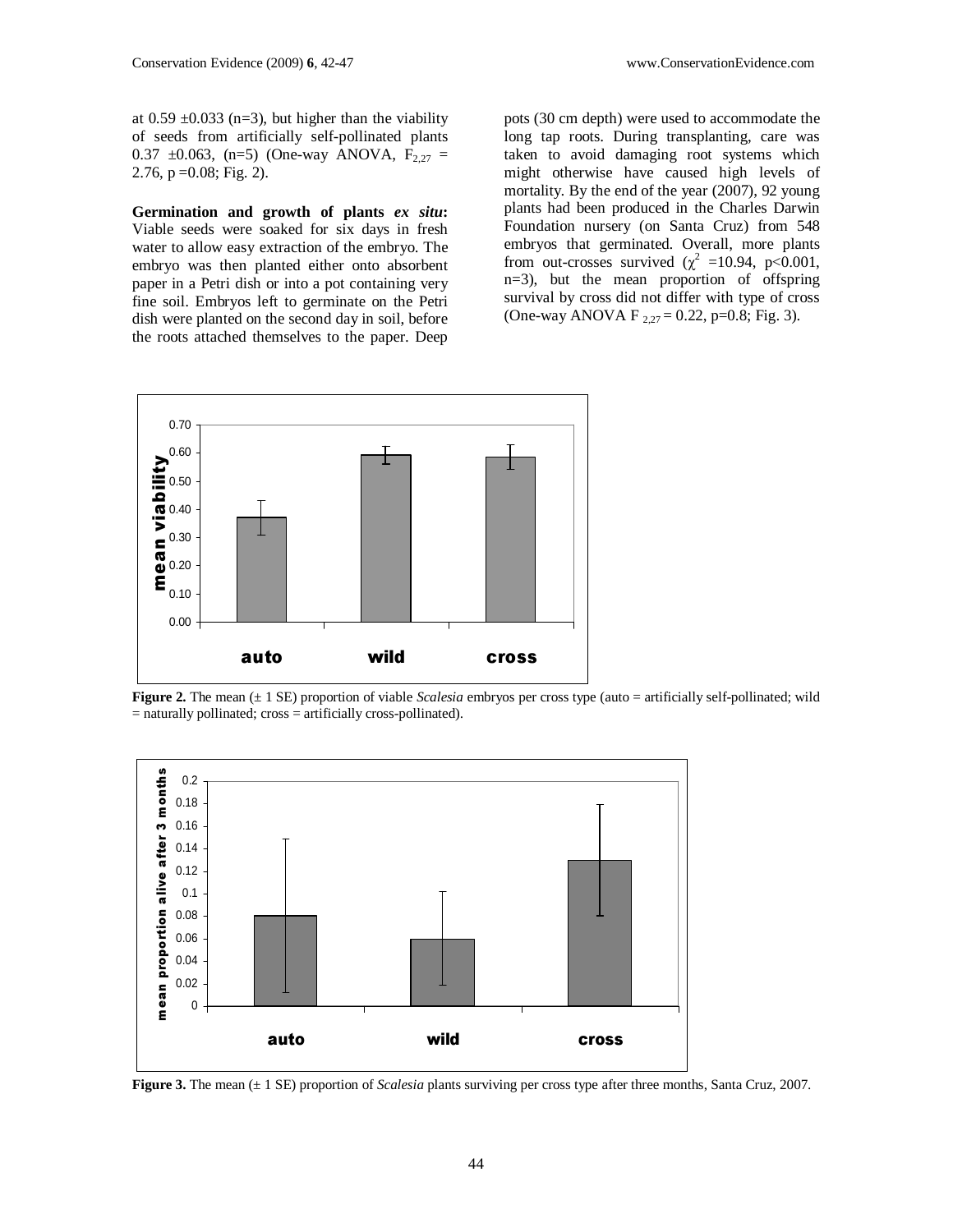**Transplanting into the fenced enclosure:** Of the 92 nursery-grown plants, 53 were transplanted into a 1 ha enclosure (containing one existing extant adult plant) located on the eastern side of Santa Cruz in April (i.e. the rainy season) 2008. The 1 ha area was fenced to ensure that no large mammals (i.e. feral goats and donkeys) could gain access. Four plants were planted outside the fence to assess the impact of these introduced herbivores. Individual plants were chosen to represent every cross that had resulted in offspring, with replicas of a few crosses to provide sufficient plants. One month before translocation, the plants were put in full sun, and the amount of water given to each plant reduced substantially to acclimatize the plants to field conditions.

Due to the rocky terrain, plants were put where enough soil was present in which to plant them. Each plant was watered immediately following planting, but no follow-up watering was carried out in order to force adjustment to local conditions. No other care was provided following transplanting; 2008 was an exceptionally wet year.

**Monitoring:** The 57 transplants were monitored in May 2008 (4-weeks after planting), and then monthly from October 2008 to January 2009, and again in May 2009 to determine survivorship, and

the cause of death, as and when it occurred. The variable time between monitoring periods was due to constraints of staff availability.

#### **CONSEQUENCES**

**Plant survival:** In May 2009, i.e. one year after planting out, of the 57 individuals only 11 were alive (19%; Fig. 4). This is in comparison to the one remaining natural adult plant fenced within the area that produced 25 offspring in April 2008, all of which were still alive a year later. Relatively few of the plants died over the first seven months (53% were alive in May 2008 and still persisting in October 2008). Most died between October 2008 and February 2009. There were no indications of herbivory on the four individuals planted outside of the fenced area, all of which were alive in May 2009.

Plants chosen for planting out were selected to maximize the representation of different crosses, and a total of 37 crosses were used. The number of individuals planted, and their survival one year later is shown in Table 1. Although individuals were not chosen to look at between cross survivorship, it would appear that two of the crosses (unknown father and code 16 mother, and father code 18, mother code 11), had a higher survival than expected.



**Figure 4.** Survivorship of *Scalesia* plants over the first year since planting out in eastern Santa Cruz.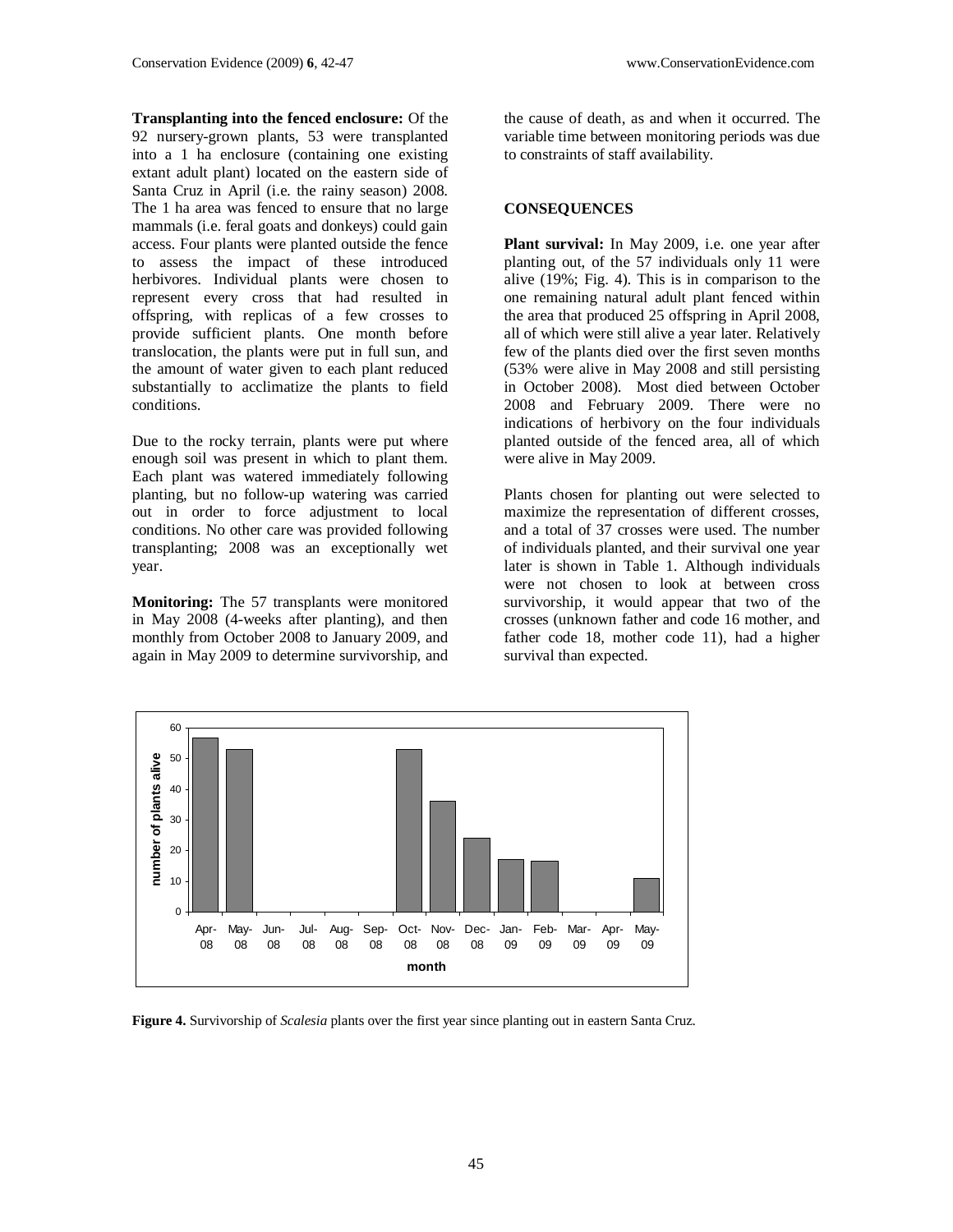**Table 1.** Survivorship of each of the 57 individuals transplanted into the wild, by parental cross.

| <b>Code for</b>          | <b>Code for</b> | <b>Number</b><br>planted | <b>Number</b><br>alive |
|--------------------------|-----------------|--------------------------|------------------------|
| father                   | mother          | (April 2008)             | (May 2009)             |
| $\overline{\mathcal{C}}$ | 16              | 3                        | $\overline{c}$         |
| $\mathbf{1}$             | $\mathbf{1}$    | $\mathbf{1}$             | $\overline{0}$         |
| $\mathbf{1}$             | $\overline{4}$  | $\mathbf{1}$             | 0                      |
| $\mathbf{1}$             | 6               | $\mathbf{1}$             | $\mathbf{1}$           |
| $\mathbf{1}$             | 9               | $\overline{c}$           | $\mathbf{1}$           |
| 1                        | $\overline{21}$ | 3                        | 1                      |
| $\overline{c}$           | $\mathbf{1}$    | $\mathbf{1}$             | $\mathbf{1}$           |
| 3                        | 24              | $\mathbf{1}$             | $\boldsymbol{0}$       |
| $\overline{4}$           | 12              | $\overline{c}$           | $\boldsymbol{0}$       |
| 5                        | 9               | $\mathbf{1}$             | $\boldsymbol{0}$       |
| 6                        | 25              | $\mathbf{1}$             | $\overline{0}$         |
| 6                        | 11              | $\overline{c}$           | $\boldsymbol{0}$       |
| 7                        | 26              | $\mathbf{1}$             | $\boldsymbol{0}$       |
| 8                        | 27              | 1                        | $\boldsymbol{0}$       |
| 9                        | 27              | $\overline{c}$           | $\boldsymbol{0}$       |
| 10                       | 10              | $\overline{4}$           | $\overline{0}$         |
| 10                       | 26              | $\mathbf{1}$             | $\boldsymbol{0}$       |
| 10                       | 12              | $\mathbf{1}$             | $\boldsymbol{0}$       |
| 11                       | 13              | $\mathbf{1}$             | $\boldsymbol{0}$       |
| 12                       | 11              | $\mathbf{1}$             | $\boldsymbol{0}$       |
| 13                       | 14              | $\overline{c}$           | $\overline{0}$         |
| 13                       | 16              | $\mathbf{1}$             | $\boldsymbol{0}$       |
| 14                       | 15              | $\mathbf{1}$             | $\boldsymbol{0}$       |
| 15                       | 28              | 1                        | $\boldsymbol{0}$       |
| 16                       | 29              | $\mathbf{1}$             | $\boldsymbol{0}$       |
| 16                       | 18              | 1                        | $\mathbf{1}$           |
| 16                       | 22              | $\overline{c}$           | $\boldsymbol{0}$       |
| 17                       | 16              | $\overline{c}$           | $\boldsymbol{0}$       |
| 17                       | 30              | $\mathbf{1}$             | $\overline{0}$         |
| 17                       | 28              | $\mathbf{1}$             | $\boldsymbol{0}$       |
| 18                       | 11              | 3                        | 3                      |
| 19                       | 15              | $\mathbf{1}$             | $\boldsymbol{0}$       |
| 19                       | 16              | $\overline{c}$           | $\boldsymbol{0}$       |
| 20                       | 22              | $\mathbf{1}$             | $\overline{0}$         |
| 21                       | 31              | $\mathbf{1}$             | $\boldsymbol{0}$       |
| 22                       | 23              | 3                        | $\mathbf{1}$           |
| 23                       | 16              | $\overline{c}$           | $\boldsymbol{0}$       |
| <b>TOTAL</b>             |                 | 57                       | 11                     |

**Conclusions:** The establishment of a new population of *Scalesia affinis* has not been straightforward, as evident from the high mortality of the 57 individuals that were transplanted. In comparison, of 25 seedlings that germinated in 2008 from naturally set seed around

| the single remaining wild tree within the             |  |  |  |  |
|-------------------------------------------------------|--|--|--|--|
| enclosure, all were still alive one year later. There |  |  |  |  |
| is no evidence that the fencing enhanced survival     |  |  |  |  |
| of these seedlings; 2008 was an exceptionally wet     |  |  |  |  |
| year, and it may be that wet years such as this may   |  |  |  |  |
| be the source of the next cohort. The dead plants     |  |  |  |  |
| were small, having not appeared to have grown         |  |  |  |  |
| since planting out. The period of highest             |  |  |  |  |
| mortality, between November 2008 and January          |  |  |  |  |
| 2009, is normally the beginning of the rainy          |  |  |  |  |
| season in the arid zone in Galapagos, but,            |  |  |  |  |
| following unusually heavy rains until mid-2008,       |  |  |  |  |
| there was very little precipitation at the end of the |  |  |  |  |
| year. However, individuals of S.affinis planted in    |  |  |  |  |
| gardens also died suddenly during 2008 (even          |  |  |  |  |
| with watering), while others planted at the same      |  |  |  |  |
| time are thriving and healthy (pers. obs.). The arid  |  |  |  |  |
| lowlands of Galapagos are generally dry, and          |  |  |  |  |
| much of the ground is covered with sheets of lava.    |  |  |  |  |
| S.affinis, which manages to stay green all year       |  |  |  |  |
| round, appears to be adapted (in part at least) to    |  |  |  |  |
| drought conditions by developing a long taproot.      |  |  |  |  |
| If individuals are planted out in areas where they    |  |  |  |  |
| cannot find a suitable crack in the lava for their    |  |  |  |  |
| taproot to extend down to sufficient depth, it        |  |  |  |  |
| seems unlikely that they will be able to obtain the   |  |  |  |  |
| water necessary for survival. However, it is very     |  |  |  |  |
| difficult to determine suitable micro-sites for       |  |  |  |  |
| planting on an individual plant basis, which may      |  |  |  |  |
| be one reason for the resultant high levels of        |  |  |  |  |
| mortality observed in these planting trial and the    |  |  |  |  |
| unexplained deaths of plants in gardens.              |  |  |  |  |

In addition, and as indicated by the data from viable seed set, germination and survival, the species seems to have a very high natural mortality throughout each growth stage, which may be at least partly due to inbreeding (Nielsen *et al.* 2007). Further work is needed to determine the relationship between the remaining adult individuals and to test decisively the role of inbreeding depression in the viability of this population. This will help inform future propagation programmes.

## **ACKNOWLEDGEMENTS**

We acknowledge the participation of many volunteers at the Charles Darwin Foundation and park-rangers from the Galapagos National Park Service. We thank Lene Nielsen and Marienne Philipp for experimental advice, and Alan Tye for initiating the project. Comments on the manuscript were gratefully received from Steve Blake. Funding for the work and the fencing